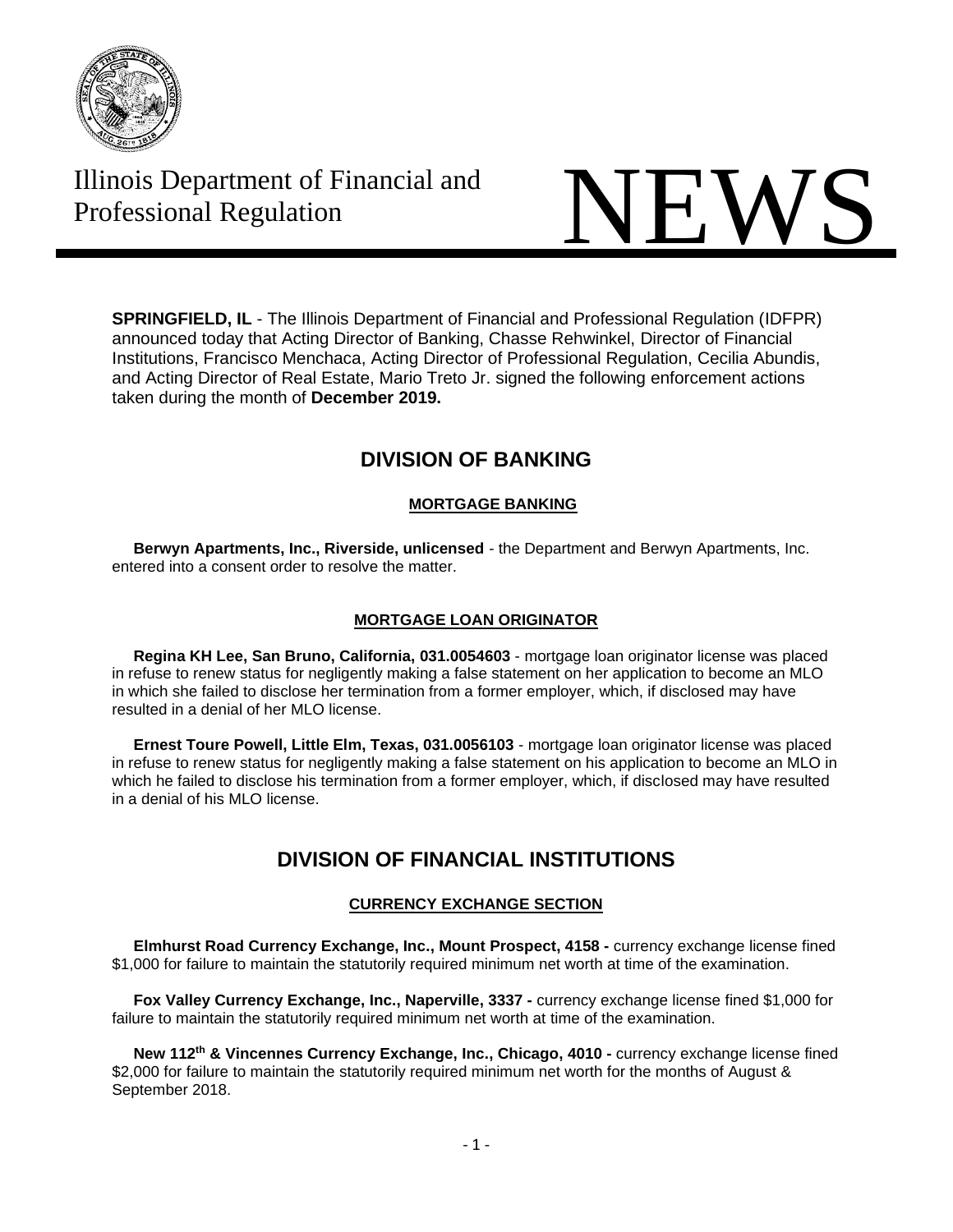# **DIVISION OF PROFESSIONAL REGULATION**

#### **UNLICENSED**

 **American Hormones, Poughkeepsie, NY, unlicensed** - ordered to cease and desist shipping prescriptions into the state of Illinois without proper licensure and is further assessed a fine of \$5,000 due to having shipped prescriptions into Illinois without holding an Illinois pharmacy license.

 **M Hair Design, Chicago, unlicensed** - order to cease and desist issued based on unlicensed shop/salon operation.

 **Renaissance Med Spa, Schaumburg, unlicensed** - order to cease and desist issued based on unlicensed shop/salon operation.

#### **BARBER, COSMETOLOGY, ESTHETICS, HAIR BRAIDING & NAIL TECHNOLOGY**

 **Haroon Arrasheed, Dolton, 006061967** - barber license restored with reprimand and fine in the amount of five hundred (\$500.00) imposed based on Violation of Act (practicing barbering on a nonrenewed license).

 **Jennifer Beyers, Chicago, 011299569** - cosmetology license suspended for failure to file and/or pay Illinois state income taxes.

 **Louis Bland, Alsip, 006063926** - barber license suspended for being more than 30 days delinquent in the payment of child support.

 **Adrean Brooks, Chicago, 011252215** – cosmetology license suspended for failure to file and/or pay Illinois state income taxes.

 **Corran Clark, Kankakee, 006064966** - barber license and **007000644,** barber teacher license suspended for failure to file and/or pay Illinois state income taxes.

 **Cosmetology CEU, St. Charles, 29000004** - certificate of registration as a continuing education sponsor for domestic violence suspended for a period of ninety (90) days beginning December 15, 2019 with conditions and fine in the amount of one thousand dollars (\$1,000.00) imposed based on Violation of Act (failure to satisfy the Department's online webinar requirements and failure to list the course education).

 **Sara Davis, Monticello, 169028777** - nail technician license issued on indefinite probation for a minimum period of two (2) years with conditions based on violations of the Act and unprofessional conduct.

 **Diane Diaz, Chicago, 169025022** - nail technician license suspended for failure to file and/or pay Illinois state income taxes.

 **Jillian Fleider, Chicago, 011221947** - cosmetology license suspended for failure to file and/or pay Illinois state income taxes.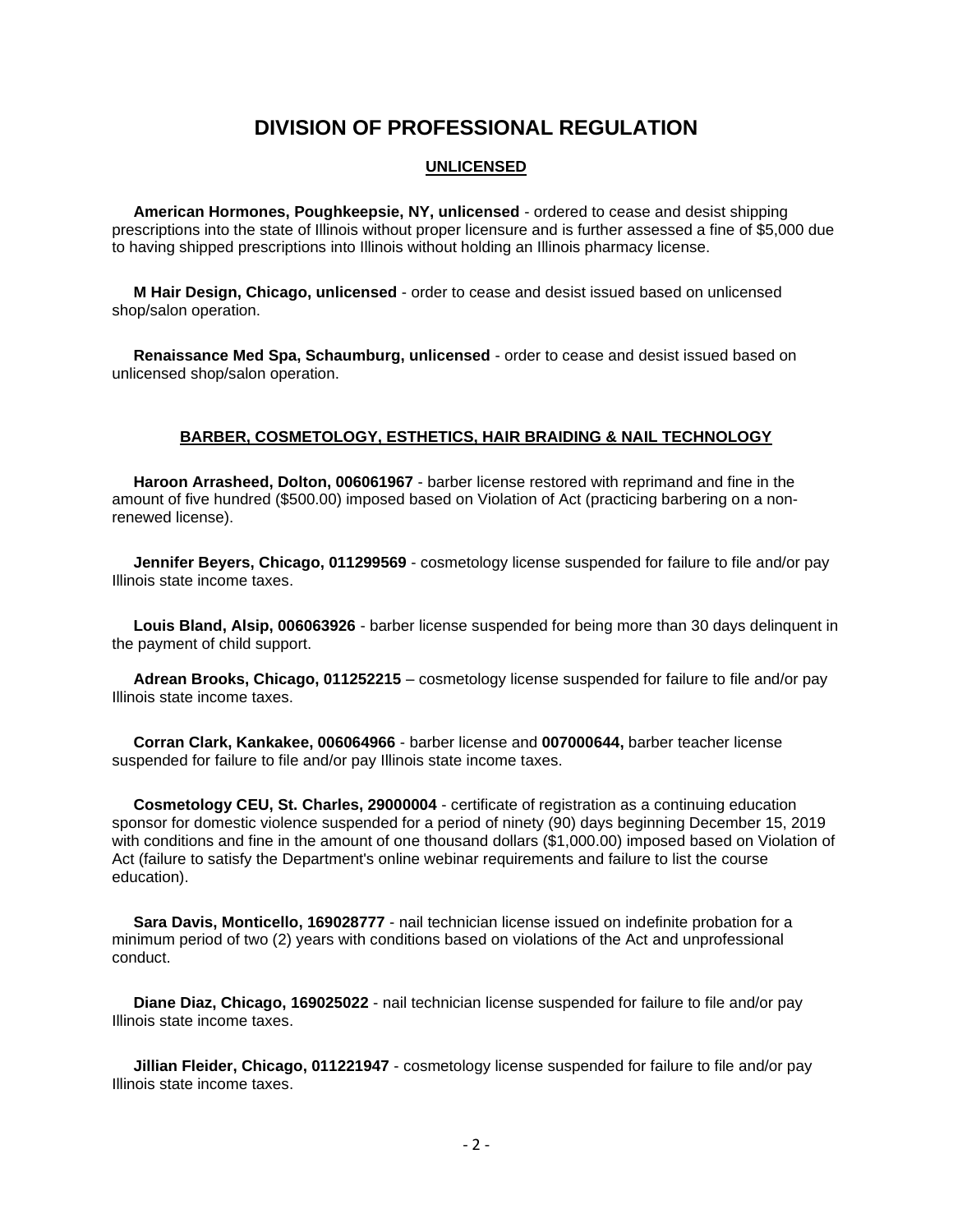**David Fonseca, Chicago, 011269965** – cosmetology license suspended for failure to file and/or pay Illinois state income taxes.

 **Dion Green, Chicago, 011321835** - cosmetology license issued on indefinite probation for a minimum period of three (3) years with conditions based on violations of the Act and unprofessional conduct.

 **Christine Hoffman, Arlington Heights, 011304140** - cosmetology license suspended for failure to file and/or pay Illinois state income taxes.

 **Gary Hoots, Jacksonville, 006051769** - barber license suspended for failure to file and/or pay Illinois state income taxes.

 **Joel Marrufo, Chicago, 011270731** – cosmetology license suspended for failure to file and/or pay Illinois state income taxes.

 **Portia McGraw, Chicago, 012008485** – cosmetology teacher license suspended for failure to file and/or pay Illinois state income taxes.

 **Jacqueline Munoz, Highland Park, 011300562** – cosmetology license suspended for failure to file and/or pay Illinois state income taxes.

 **Creative Scott, Chicago, 006060756** - barber license suspended for failure to file and/or pay Illinois state income taxes.

 **Katherine Smyth, Metamora, 011313701** – cosmetology license suspended for failure to file and/or pay Illinois state income taxes.

 **Jeremiah Ulibarri, Chicago, 011311927** - cosmetology license suspended for failure to file and/or pay Illinois state income taxes.

 **Dalaphone Vannarath, Aurora, 169024187** - nail technician license suspended for failure to file and/or pay Illinois state income taxes.

 **Bradley Westphal, Aurora, 011266855** - cosmetology license suspended for failure to file and/or pay Illinois state income taxes.

#### **DENTAL**

 **Joseph Bajtner, Skokie, 019030208** - dental license suspended for failure to file and/or pay Illinois state income taxes.

 **Bruce Purmell, Jackson, MI, 019032458** - dental license issued on indefinite probation for a minimum of three (3) years based on discipline taken by the Michigan Board of Dentistry.

 **Reginald Ross, Springfield, 019016612** - dental license suspended for failure to file and/or pay Illinois state income taxes.

 **Eman Shirazi, Algonquin, 019025647** – dental license permanently revoked due to forcible felony conviction.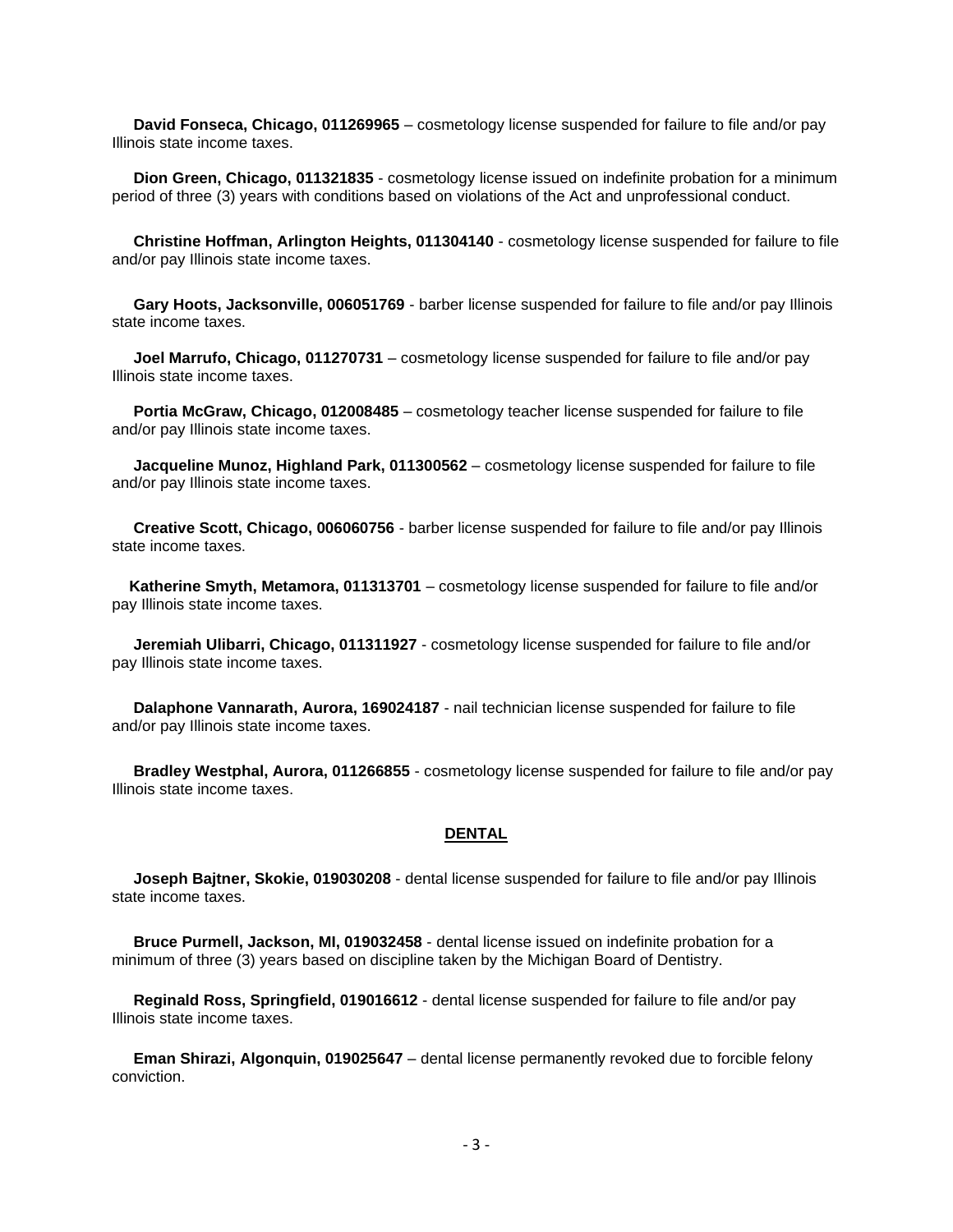#### **DESIGN FIRM**

 **Jonathan Splitt Architects, Ltd., Chicago, 184004674** - respondents, Jonathan Splitt Architects, Ltd. and **M2 Engineering, 184008241**, shall pay a fine of five thousand dollars (\$5,000.00) for operating as Professional Design Firms without active registration for approximately two (2) years before ultimately coming into compliance.

#### **PRIVATE DETECTIVE, PRIVATE ALARM, PRIVATE SECURITY AND LOCKSMITH**

 **Sidmundo Acevedo, Chicago, 129377679** - permanent employee registration card suspended for being more than 30 days delinquent in the payment of child support.

 **Jessica Adams, Chicago, 229083586** - firearm control card revoked for failure to meet licensure requirements.

 **Aaron Armstead, Chicago, 129408415** - permanent employee registration card placed in refuse to renew status for failure to appear for a disciplinary conference.

 **Mohammad Ayyash, Orland Park, 129330930** - permanent employee registration card placed on definite probation for one (1) year and no Firearm Control Cards during probation. Firearm control cards indefinitely suspended due to violation of the Act.

 **Mervin Bethel, Chicago, 129340028** – permanent employee registration card placed in indefinite suspension for violation of the Detective Act.

 **Stephanie Biggerstaff, Sterling, 129291805** - permanent employee registration card placed in refuse to renew status for failure to appear for a disciplinary conference.

 **James Brown, Bolingbrook, 129386644** - permanent employee registration card suspended for failure to file and/or pay Illinois state income taxes.

 **Amanda Brown, Calumet City, 129416397** - permanent employee registration card placed in refuse to renew status for failure to appear for a disciplinary conference.

 **Kendall Burton-Smith, Chicago, 129371687** - permanent employee registration card placed in refuse to renew status for failure to appear for a disciplinary conference.

 **Maicol Cabrera, Chicago, 129422705** – permanent employee registration card placed on indefinite suspension for violation of the Detective Act.

 **Yonyace Chambliss, Chicago, 129444881** - permanent employee registration card placed on indefinite non-reporting probation for one (1) year due to violation of the Act.

 **Jerrell Cotman, Chicago, 129344647** - permanent employee registration card placed in refuse to renew status for failure to appear for a disciplinary conference.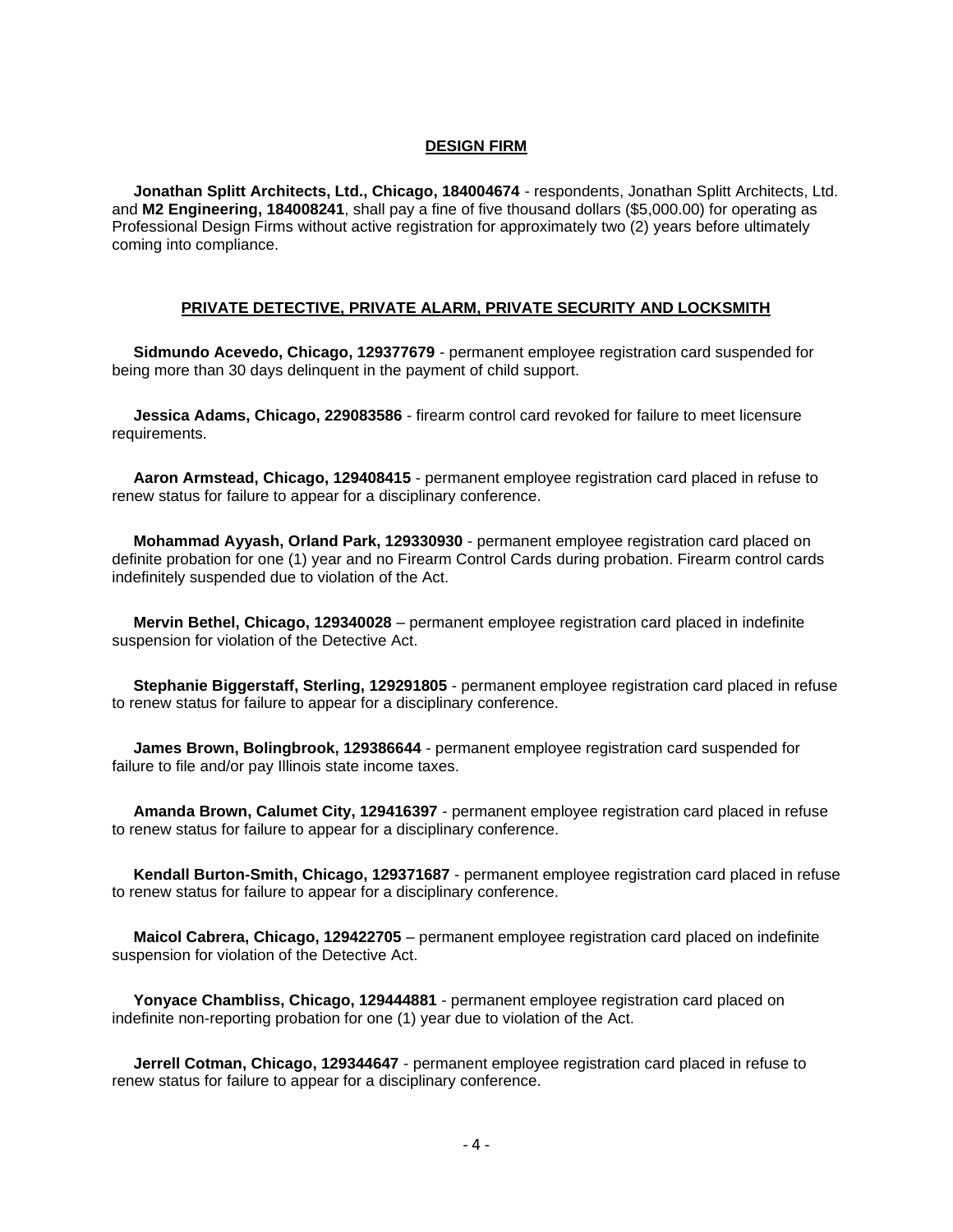**Carla Crawl, Chicago, 129421874** - permanent employee registration card placed on indefinite suspension for violation of the Detective Act.

 **Kirt Dorsey, Harvey, 129316979** - permanent employee registration card suspended for failure to file and/or pay Illinois state income taxes.

Larry Drain, Chicago, 129286322 - permanent employee registration card placed in refuse to renew status for failure to appear for a disciplinary conference.

 **Tramell Dukes, Chicago, 129416898** - permanent employee registration card placed in refuse to renew status for failure to appear for a disciplinary conference.

 **Oladipupo Fadahunsi, Calumet City, 129432327** - permanent employee registration card suspended for failure to file and/or pay Illinois state income taxes.

 **Jacqueline Hanny, Chicago, 129368290** - permanent employee registration card suspended for failure to file and/or pay Illinois state income taxes.

 **Christopher Hartwig, Illiopolis, 129337159** - permanent employee registration card placed in refuse to renew status for failure to appear for a disciplinary conference.

 **Jerome Hatch, Oak Lawn, 229083977** - firearm control card revoked for failure to meet licensure requirements.

 **Michael Haymer, Tinley Park, 129361310** – permanent employee registration card suspended for failure to file and/or pay Illinois state income taxes.

 **Antonio Howard, Chicago, 129138665** - permanent employee registration card suspended for being more than 30 days delinquent in the payment of child support.

 **Kelvin Hubbard, Chicago, 129369093** - permanent employee registration card placed in refuse to renew status for failure to appear for a disciplinary conference.

 **Emmanuel Hurst, Chicago, 129385790** - permanent employee registration card suspended for failure to file and/or pay Illinois state income taxes.

 **Regina Jackson, Chicago, 129289572** - permanent employee registration card placed in refuse to renew status for failure to appear for a disciplinary conference.

 **Feroz Khan, Streamwood, 129394818** - permanent employee registration card placed in refuse to renew status for failure to appear for a disciplinary conference.

 **Marlon Knighten, Chicago, 129229290** - permanent employee registration card placed in refuse to renew status for failure to appear for a disciplinary conference.

 **Timothy Levystein, Chicago, 129274009** - permanent employee registration card suspended for failure to file and/or pay Illinois state income taxes.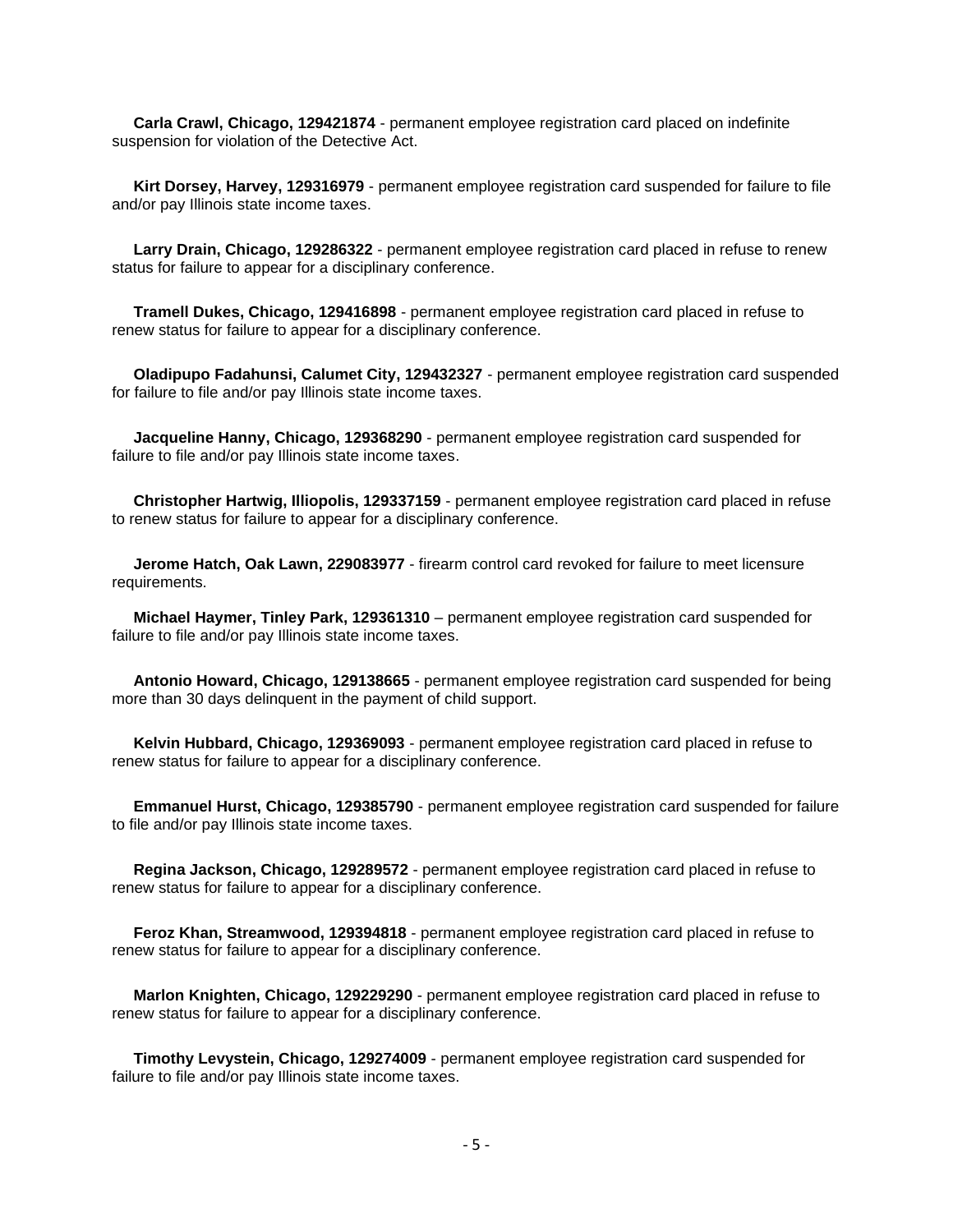**Elijah Longino, Dolton, 129385055** – permanent employee registration card suspended for failure to file and/or pay Illinois state income taxes.

 **Daniel McCrory, Chicago, 129330795** - permanent employee registration card placed in refuse to renew status for failure to appear for a disciplinary conference.

 **Denise McMullen, Matteson, 129329805** – permanent employee registration card suspended for failure to file and/or pay Illinois state income taxes.

 **Alphonso Moffett, Calumet City, 129200547** – permanent employee registration card suspended for failure to file and/or pay Illinois state income taxes.

 **Sylvia Montigo, Chicago, 129279357** - permanent employee registration card placed on definite nonreporting probation for two (2) year due to a violation of the Act.

 **Dantrell Moore, Chicago, 129416506** - permanent employee registration card placed in refuse to renew status for failure to appear for a disciplinary conference.

 **Brennon Orr, Maple Park, 129038930** - permanent employee registration card placed in refuse to renew status for failure to appear for a disciplinary conference.

 **Brad Peck, Pontiac, 129227510** - permanent employee registration card placed in refuse to renew status for failure to appear for a disciplinary conference.

 **Ramon Pittman, Chicago, 129338561** - permanent employee registration card placed in refuse to renew status for failure to appear for a disciplinary conference.

 **Paul Rakestraw, McHenry, 129340711** - permanent employee registration card placed in refuse to renew status for failure to appear for a disciplinary conference.

 **Christopher Reno, Chicago, 129420276** - permanent employee registration card placed on definite non-reporting probation for three (3) years and firearm control card restriction during probation due to violation of the Act.

 **Joshua Rivera, Chicago, 129364083** - permanent employee registration card placed in refuse to renew status for failure to appear for a disciplinary conference.

 **Alexnasser Roman, Cicero, 129444692** – permanent employee registration card placed on three years definite, non-reporting probation for violations of the Detective Act.

 **Demond Sanders, Chicago, 129396207** – permanent employee registration card placed in indefinite suspension for violation of the Detective Act.

 **Connor Scott, Martinsville, 129372760** - permanent employee registration card placed in refuse to renew status for failure to appear for a disciplinary conference.

 **Creative Scott, Chicago, 129213090** - permanent employee registration card suspended for failure to file and/or pay Illinois state income taxes.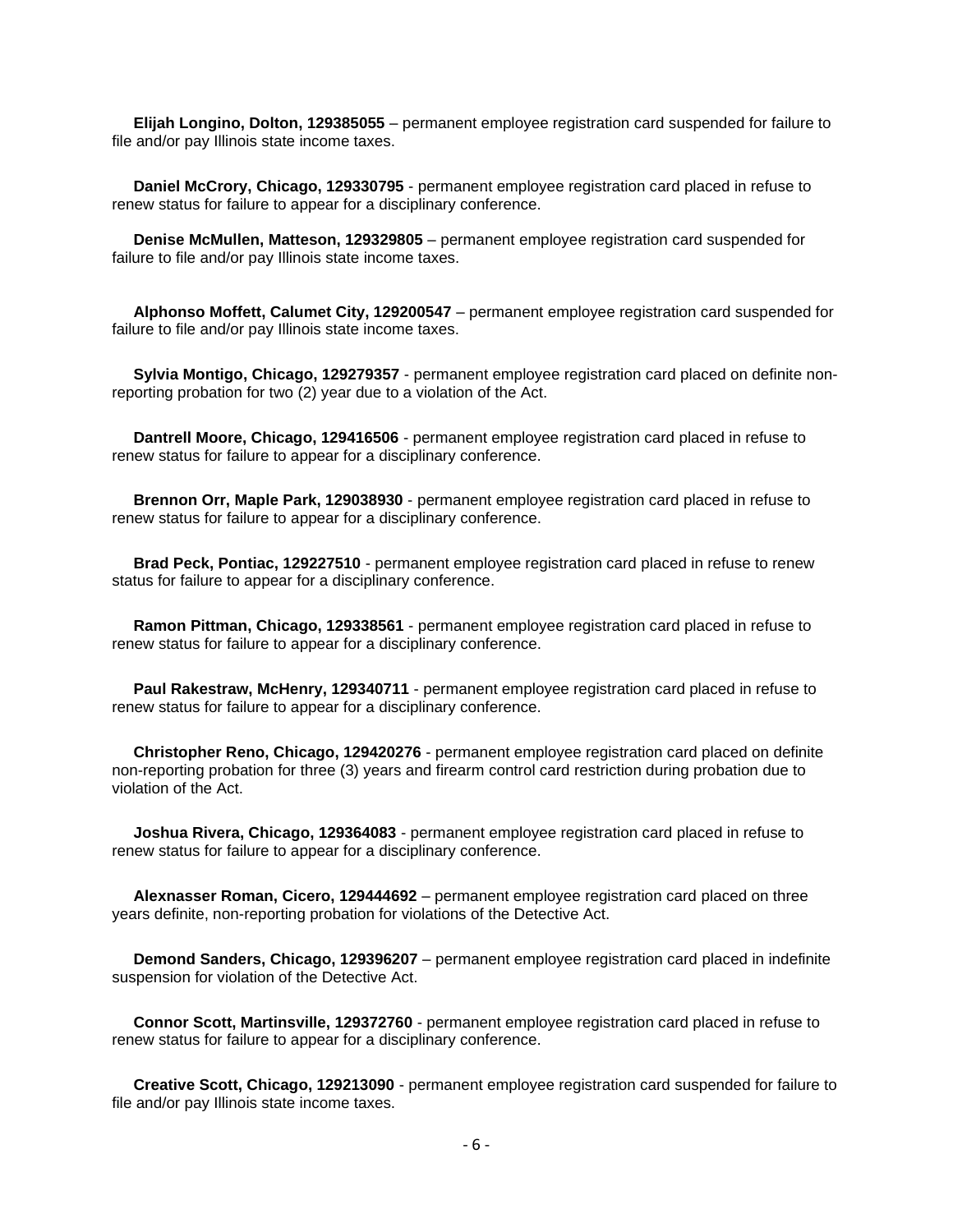**Mark Smith, Chicago, 129440359** - permanent employee registration card suspended for being more than 30 days delinquent in the payment of child support.

 **Luis Solis, Chicago, 129402328** - permanent employee registration card placed in refuse to renew status for failure to appear for a disciplinary conference.

 **Ronald Spraggins, Chicago, 229082515** - firearm control card revoked for failure to meet licensure requirements.

 **Bruce Stiglic, Tinley Park, 129441076** - permanent employee registration card suspended for failure to file and/or pay Illinois state income taxes.

 **Alandis Taylor, Chicago, 129416282** – permanent employee registration card placed on indefinite suspension for violation of the Detective Act.

 **Bryan Walters, Decatur, 129302265** - permanent employee registration card placed on indefinite suspension for violation of the Detective Act.

 **Christopher Wessling, Taylorville, 129376857** - permanent employee registration card placed in refuse to renew status for failure to appear for a disciplinary conference.

 **Angelique Williams, Chicago, 129444691** - permanent employee registration card placed on three years definite, non-reporting probation for violations of the Detective Act.

 **Javon Williams, Chicago, 129310157** - permanent employee registration card placed in refuse to renew status for failure to appear for a disciplinary conference.

 **Maria Williams, Chicago, 129433630** - permanent employee registration card suspended for failure to file and/or pay Illinois state income taxes.

#### **FUNERAL DIRECTOR AND EMBALMER**

 **Karl King, Chicago, 034017263** - funeral director and embalmer license placed on indefinite probation due to a criminal conviction.

 **Donald Leib, Chicago, 034014781** - funeral director and embalmer's license is indefinitely suspended for a minimum of eighteen (18) months and is fined ten thousand dollars (\$10,000.00) for being convicted by a finding of guilt and entry of judgment of a crime that is a felony under the laws of Illinois.

#### **IL LAND SURVEYOR**

 **Kenneth Kennedy, Morris, 035003403** – professional land surveyor license is fined five hundred dollars (\$500.00) and placed on non-reporting probation for a definite period of one (1) year for having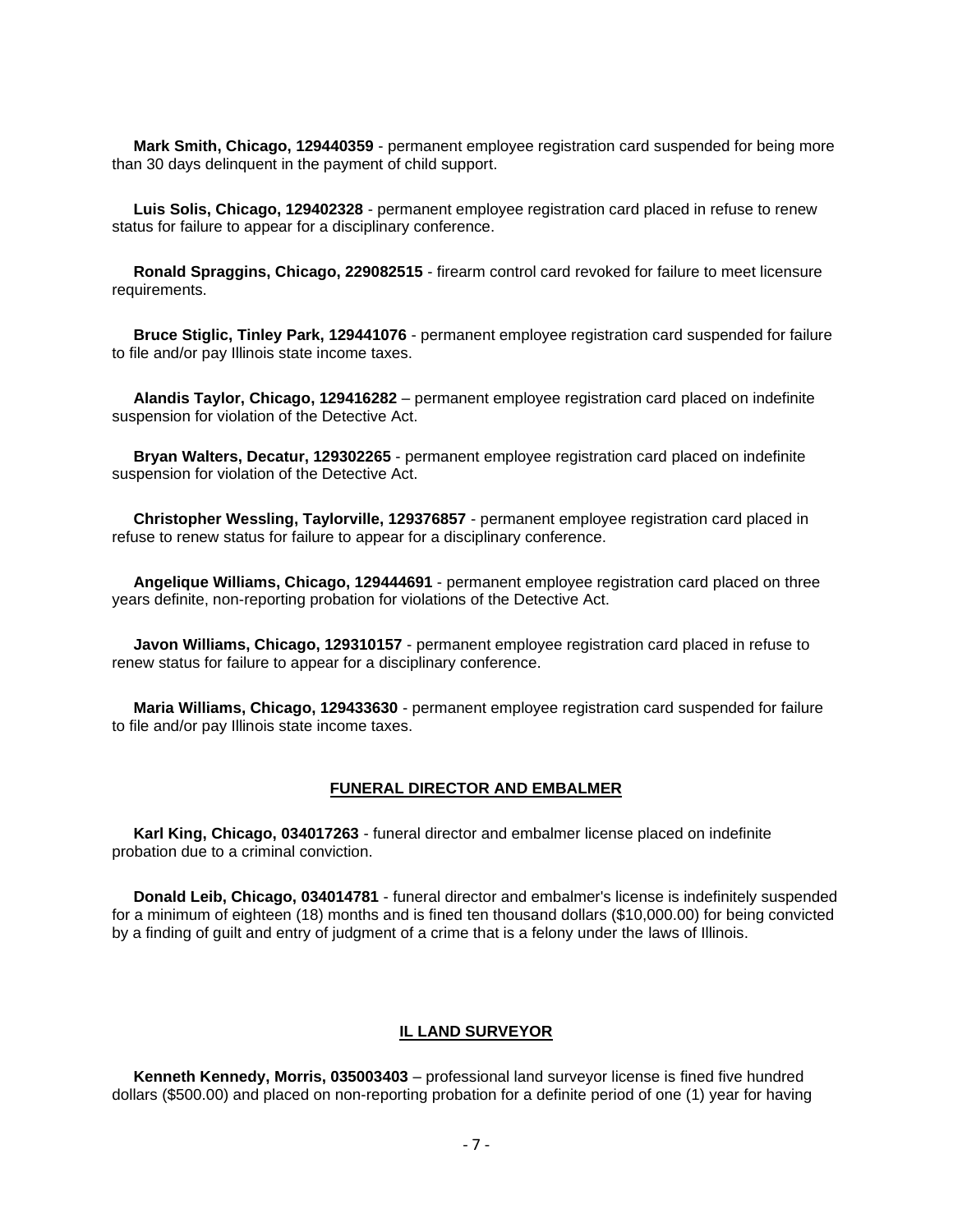produced multiple projects which failed to meet the minimum standards for boundary surveys.

#### **IL ROOFING CONTRACTOR**

 **Benjamin Brothers Construction, Inc., Crystal Lake, 104017244** - roofing contractor license reprimanded and fined in the amount of two thousand five hundred Dollars (\$2,500.00) based on aiding and assisting unlicensed practice of roofing contracting.

 **Caldwell Roofing & Aluminum, Lansing, 104001568** - roofing contractor license suspended for failure to file and/or pay Illinois state income taxes.

#### **MEDICAL**

 **Krysty Benhart-Martel, Libertyville, 038012388** - chiropractor license suspended for failure to file and/or pay Illinois state income taxes.

 **James Caruso, Naperville, 036082576** - physician and surgeon license suspended for ninety (90) days, fined three thousand dollars (\$3,000.00), followed by being placed on indefinite probation with conditions for a minimum period of one (1) year and 336044864, controlled substance license is suspended for ninety (90) days for unprofessional and unethical conduct and denial of reinstatement to participate in the Medicare Assistance Program.

 **Leticia Claridad, Chicago, 036077152** - physician and surgeon license restored from suspended status and placed on indefinite probation for a minimum of two (2) years with practice restrictions.

 **Daniel Clark, Lockport, 036071157** – physician and surgeon license and **336084984**, controlled substance license placed on permanent inactive status effective December 31, 2019 for not properly prescribing controlled substances to a patient of his practice.

 **Wayne Gudgel, Redwood Falls, MN, 038013482** – chiropractor license issued and placed on indefinite probation for a minimum of one (1) year due to a sister-state disciplinary action from the state of Minnesota.

 **Timothy Hartlett, McHenry, 038005325** - chiropractor license suspended for failure to file and/or pay Illinois state income taxes.

 **Steven Holper, Las Vegas, NV, 036069854** - physician and surgeon license placed in refuse to renew status due to sister state discipline and criminal conviction.

 **Derek Kelly, Chicago, 036063365** - physician and surgeon license suspended for failure to file and/or pay Illinois state income taxes.

 **Kevin Kim, Urbana, 036126940** - physician and surgeon license reprimanded and fined ten thousand dollars (\$10,000.00), along with remedial CMEs, after an Illinois Department of Health and Family Services audit revealed deficiencies in the controlled substance prescribing area.

**Bianca Madrid, Miami, FL, 036148788** - physician and surgeon license suspended for failure to file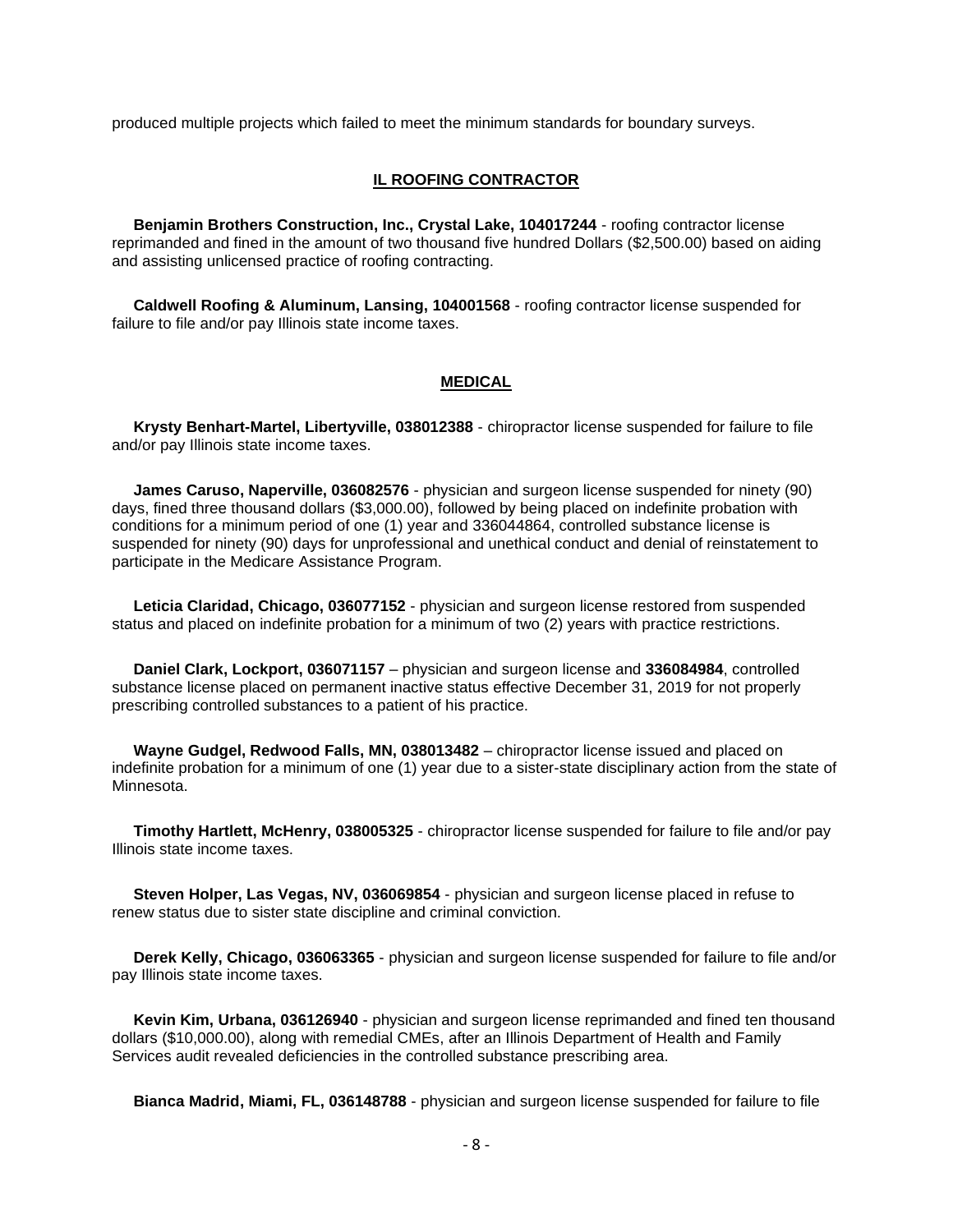and/or pay Illinois state income taxes.

 **Michael Miller, Oakland, CA, 036108831** - physician and surgeon license placed in refuse to renew status due to sister state discipline.

 **Sargon Odisho, McHenry, 038010338** - chiropractor license suspended for failure to file and/or pay Illinois state income taxes.

 **Alejandro Pulido, Dubuque, IA, 036108144** - physician and surgeon license suspended for failure to file and/or pay Illinois state income taxes.

 **Bernard Rerri, Centralia, 036128561** - physician and surgeon license suspended for failure to file and/or pay Illinois state income taxes.

 **Maria Rivera, Chicago, 036065656** - physician and surgeon license suspended for failure to file and/or pay Illinois state income taxes.

 **Timothy Summers, Jackson, MS, 036068472** - physician and surgeon license placed in refuse to renew status due to sister state discipline.

#### **NURSING**

 **Keumsong Im, Berrien Springs, MI, 041246334** - registered professional nurse license placed in refuse to renew status due to a sister state discipline.

 **Sarah Agamei, Jacksonville, 041362496** - registered professional nurse license suspended for failure to file and/or pay Illinois state income taxes.

 **Monica Agbro, Dyer, IN, 041388168** - registered professional nurse license placed in refuse to renew status due to sister state discipline.

 **Tanya Anderson, Robbins, 041420264** - registered professional nurse license reprimanded and respondent shall complete continuing education (CE) courses entitled "Ethics of Nursing Practice" and "Documentation, a Critical Aspect of Patient Care" for falsifying a patient's chart (at a facility in the state of Illinois) by pre-charting the patient's vitals.

 **John Atwood, Johnston City, 043108708** - practical nurse license indefinitely suspended due to his having engaged in inappropriate and unprofessional behavior of a sexual nature in the presence of a patient.

 **Elizabeth Benoit, Kankakee, 043109763** - practical nurse license suspended for a definite period of six (6) months due to felony conviction for driving on a suspended driver's license.

 **Stacy Brannan, Pecatonica, 041334272** - registered professional nurse license indefinitely suspended for a minimum period of two (2) years for having engaged in the diversion of controlled substances.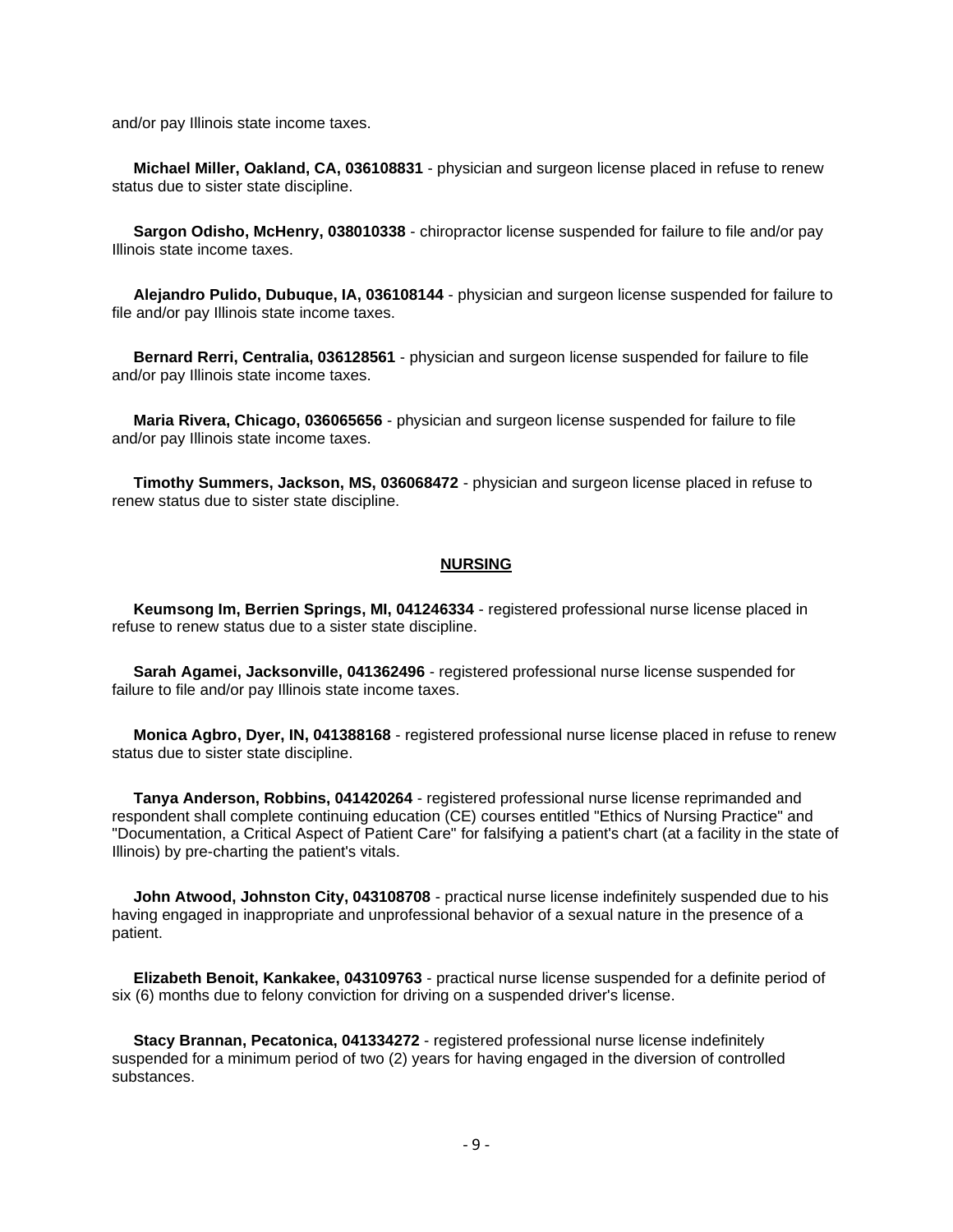**Glinda Brown, Crete, 041342312** – registered professional nurse license suspended for failure to file and/or pay Illinois state income taxes.

 **Rebecca Buhlig, Perry, 041384855** - registered professional nurse license indefinitely suspended due to a felony conviction for unlawful possession of controlled substances, failure to report the felony conviction, lying about the felony conviction on a nursing job application, plea of guilty to misdemeanor deceptive practices, and failure to report her plea of guilty.

 **Kadie Carroll, Rock Island, 041415562** - registered professional nurse license removed from indefinite suspension and placed on probation for a definite period of one year.

 **Maria Castro, Chicago, 043083670** - practical nurse license suspended for failure to file and/or pay Illinois state income taxes.

 **Shjlady Conway, Chicago, 043112731** - practical nurse license suspended for failure to file and/or pay Illinois state income taxes.

 **Renee Cook, Worth, 043073468** - practical nurse license suspended for failure to file and/or pay Illinois state income taxes.

 **Jennifer Cunningham, Pekin, 041417947** - registered professional nurse license indefinitely suspended following respondent's plea of guilty to felony possession of a controlled substance.

 **Harriet Day, Chicago, 041204970** - registered professional nurse license suspended for failure to file and/or pay Illinois state income taxes.

 **Jaclyn Dionysius, South Beloit, 041436434** - registered professional nurse license indefinitely suspended due to unprofessional conduct.

 **Alanna Dominguez, Morton, 041442457** - registered professional nurse license indefinitely suspended due to improper dispensing and wasting of narcotics.

 **Daniel Fajardo, Elmwood Park, 041357444** – registered professional nurse license is indefinitely suspended due to a health care fraud conviction.

 **Dumitru Georgescu, Chicago, 041448694** - registered professional nurse license placed under a Chaperone Order as a result of being charged with a forcible felony.

 **Donna Greco, Glenview, 043030514** – practical nurse license suspended for failure to file and/or pay Illinois state income taxes.

 **James Gustas, Chicago, 041410271** - registered professional nurse license temporarily suspended due to a finding that respondent's continued practice constitutes an immediate danger to the public due to unprofessional conduct.

 **April Jakovec, Montgomery, 041389505** – registered professional nurse license suspended for failure to file and/or pay Illinois state income taxes.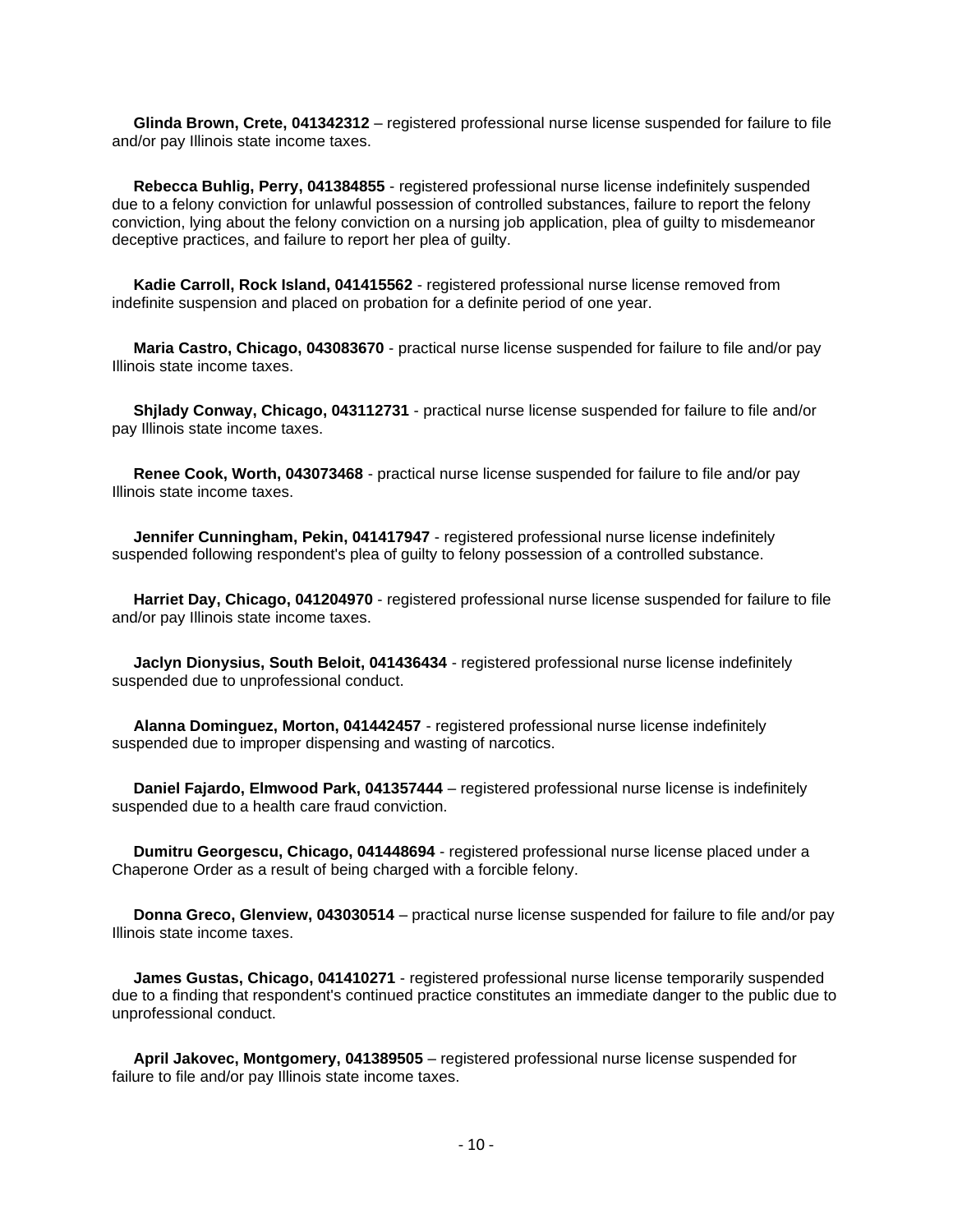**Carmen Jones, Shiloh, 041340211** - registered professional nurse license placed in a refuse to renew status due to a sister state discipline.

 **Erin Kinder, Park Forest, 041348397** - registered professional nurse license and **209018206**, advanced practice nurse license, are temporarily suspended due to an inability to practice with reasonable judgment, skill or safety.

 **Linda Laroche, Cape Coral, FL, 041245700** - registered professional nurse license temporarily suspended pending the completion of the criminal proceedings for failing to comply with the terms of an Order Requiring Presence of Chaperone During Patient Encounters.

 **Susan Marion, Island Lake, 043115340** - practical nurse license is placed in refuse to renew status due to a sister state discipline.

 **Jenny Martin, Tilton, 043114007** - practical nurse license revoked due to her having entered a plea of guilty in the United States District Court for the Southern District of Illinois.

 **Travis Mattingly, Carrier Mills, 043084409** - practical nurse license reprimanded due to failure to report an adverse final action to the Department.

 **Loretta McElroy, Vandalia, 041350755** - registered professional nurse license reprimanded, and respondent shall complete a course entitled "Ethics of Nursing Practice".

 **Amy Melchert, Wood River, 041285049** - registered professional nurse license placed under a Chaperone Order as a result of being charged with a forcible felony.

 **Joli Mojares, Skokie, 041286319** - registered professional nurse license indefinitely suspended for a conviction of Making a False Statement in a Matter Involving a Health Care Benefit Program which is a violation of 20 ILCS 2105/2105-170.

 **Barbara Nevers, Chicago, 041198369** - registered professional nurse license suspended for failure to file and/or pay Illinois state income taxes.

 **Kathleen Noonan, Edwardsville, 041385193** - registered professional nurse license suspended for failure to file and/or pay Illinois state income taxes.

 **Yolanda Norman, Calumet City, 041209432** - registered professional nurse license suspended for failure to file and/or pay Illinois state income taxes.

 **Victoria Ordunez, Sunrise, FL, 043128334** - practical nurse license issued with a reprimand due to a 2013 federal wire fraud conviction and a 2018 sister state discipline by the Florida Board of Nursing.

 **Melinda Perkins, Markham, 043107958** - practical nurse license suspended for failure to file and/or pay Illinois state income taxes.

 **Keri Richardson, Benton, 041320571** - registered professional nurse license revoked due to respondent's violation of probation.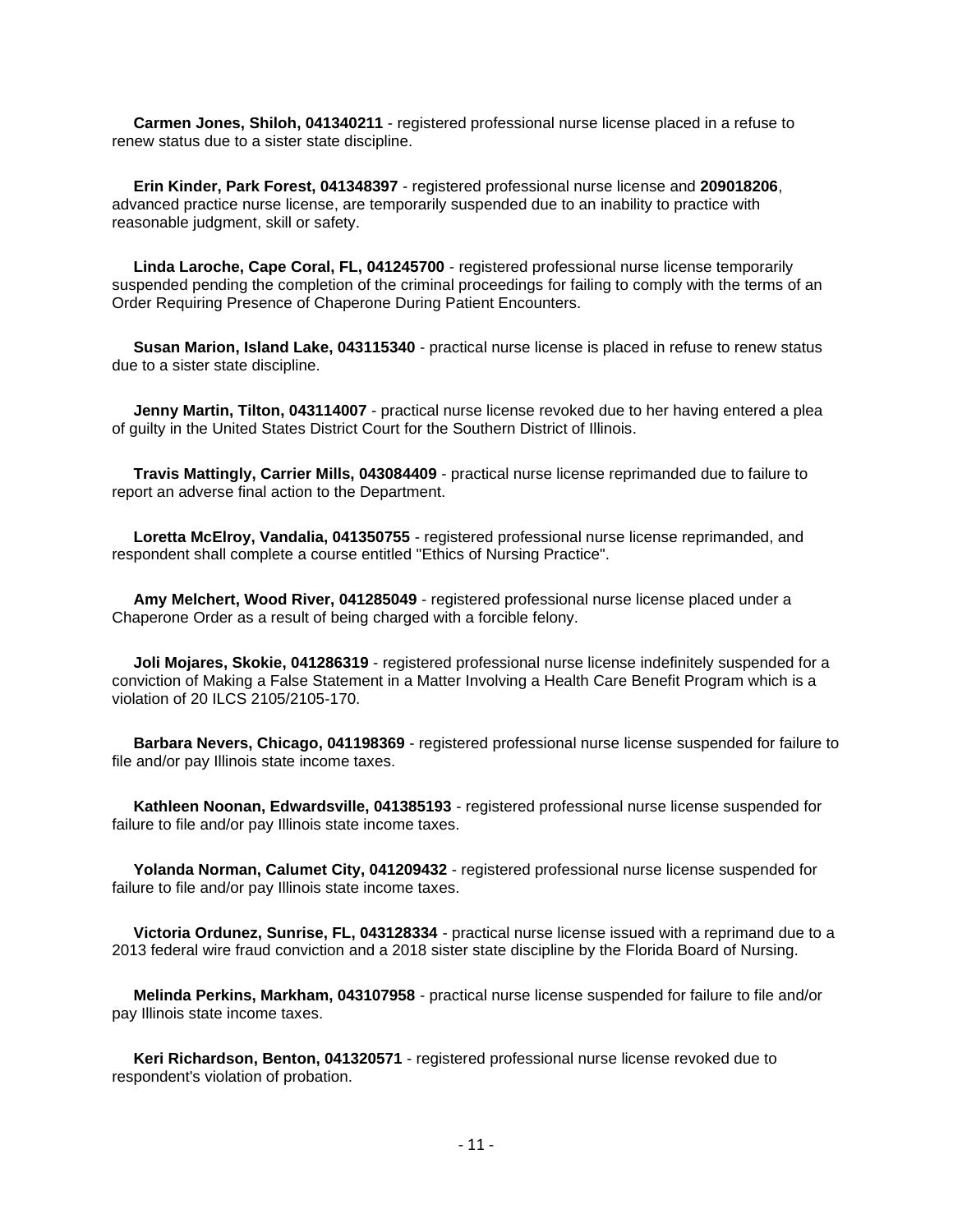**Sylvia Roberson, Chicago, 043102414** - practical nurse license reprimanded, and respondent ordered to complete CE due to allegations respondent created false records and failed to report her termination.

 **Laquita Rose, Freeport, 043117002** - practical nurse license suspended for failure to file and/or pay Illinois state income taxes.

 **Jennifer Sells, Stronghurst, 043102241** - practical nurse license placed in refuse to renew status due to a sister state discipline and respondent's failure to report said discipline to the Department.

 **Aaron Simmons, Herrin, 041347576** – registered professional nurse license suspended for failure to file and/or pay Illinois state income taxes.

 **Tiago Soltes, Schaumburg, 041426739** - registered professional nurse license suspended for failure to file and/or pay Illinois state income taxes.

 **Joen Soriano, Aurora, CO, 041261979** - registered professional nurse license placed in refuse to renew status due to a sister state discipline and respondent's failure to report said discipline to the Department.

 **Hannah Steadman, Bullhead City, AZ, 041432875** - registered professional nurse license placed on indefinite probation for a minimum period of two (2) years as a result of a request to submit to a screen at a facility in the state of Illinois following alleged removal of controlled substances from the facility and failure to chart the controlled substances.

 **Christina Sterner, Springfield, 041393850** - registered professional nurse license indefinitely suspended due to unprofessional conduct.

 **Jordan Swiskow, Marina Del Rey, CA, 041380567** - registered professional nurse license placed in refuse to renew status due to sister state discipline.

 **Carlonto Taylor, Chicago, 041324653** - registered professional nurse license placed in refuse to renew status due to sister state discipline.

 **Caroline Ticen, Carmel, IN, 041339084** - registered professional nurse license reprimanded due to a sister state discipline.

 **Pamela Toliver, Sumner, 041376301** - registered professional nurse license placed in refuse to renew due to respondent's violation of the Consent Order.

 **Thomas Trunk, Chicago, 041378216** - registered professional nurse license placed under a Chaperone Order as a result of being charged with a criminal offense for which the sentence includes registration as a sex offender and/or a criminal battery against a patient, including any offense based on sexual conduct or sexual penetration, in the course of patient care or treatment.

 **Thomas Trunk, Chicago, 041378216** - registered professional nurse license temporarily suspended, pending the completion of the criminal proceedings, due to failure to comply with the terms of an Order Requiring Presence of Chaperone During Patient Encounters.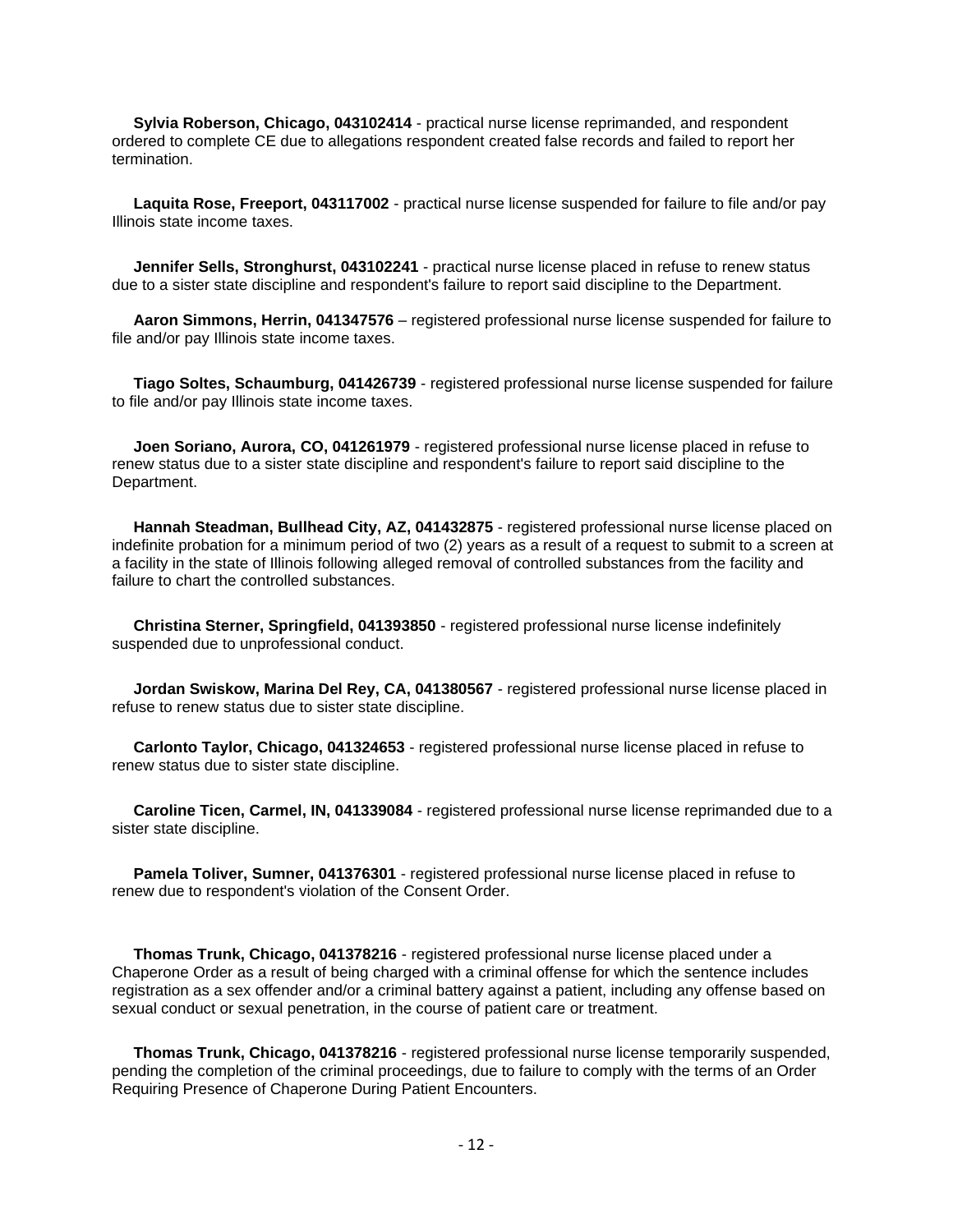**Victoria Venuso, Orland Park, 041281132** – registered professional nurse license suspended for failure to file and/or pay Illinois state income taxes.

 **Nancy Zelnik, Oak Park, 041261287** - registered professional nurse license refused renewal due to respondent's sister state discipline.

#### **NURSING HOME ADMINISTRATOR**

 **Carolyn McBride, Rockford, 044010457** - nursing home administrator license placed on two (2) years definite probation and respondent must complete thirty-six (36) hours of CE due to unprofessional conduct.

#### **OPTOMETRY**

 **Anthony Prate, Lake Zurich, 046008413** - optometrist license placed under a Chaperone Order as a result of being charged with a forcible felony.

 **Anthony Prate, Lake Zurich, 046008413** - optometrist license temporarily suspended, pending the completion of criminal proceedings due to failure to comply with the terms of an Order Requiring Presence of Chaperone During Patient Encounters.

#### **PHARMACY**

 **Alliance Rx Walgreens Prime #15438, Canton, MI, 054017538** – pharmacy license fined two thousand dollars (\$2,000.00) due to a dispensing error.

 **David Balayti, Sycamore, 051036663** - pharmacist license placed on indefinite probation for a minimum of one (1) year due to dispensing errors and respondent is permanently restricted from performing compounding or working at a compounding pharmacy.

 **Jada Howard, Evanston, 049247432** - pharmacy technician license revoked due to diversion of controlled substances.

 **Heather Huston, Rock Island, 049231139** - pharmacy technician license revoked due to diversion of controlled substances.

 **Alyssa Perry, Grayslake, 049264913** - pharmacy technician license suspended for failure to file and/or pay Illinois state income taxes.

 **Julie Potts, Herrin, 049144144** - pharmacy technician license revoked due to diversion of controlled substances.

 **Walgreens Specialty Pharmacy, Frisco, TX; Veaverton, OR; Canton, MI, 054017539** - Walgreens Specialty Pharmacy #15443 (054017539), Walgreen Specialty Pharmacy #12314 (054017548) and Walgreens Specialty Pharmacy #15438 (054017538) are each assessed a fine of \$2,000 for failing to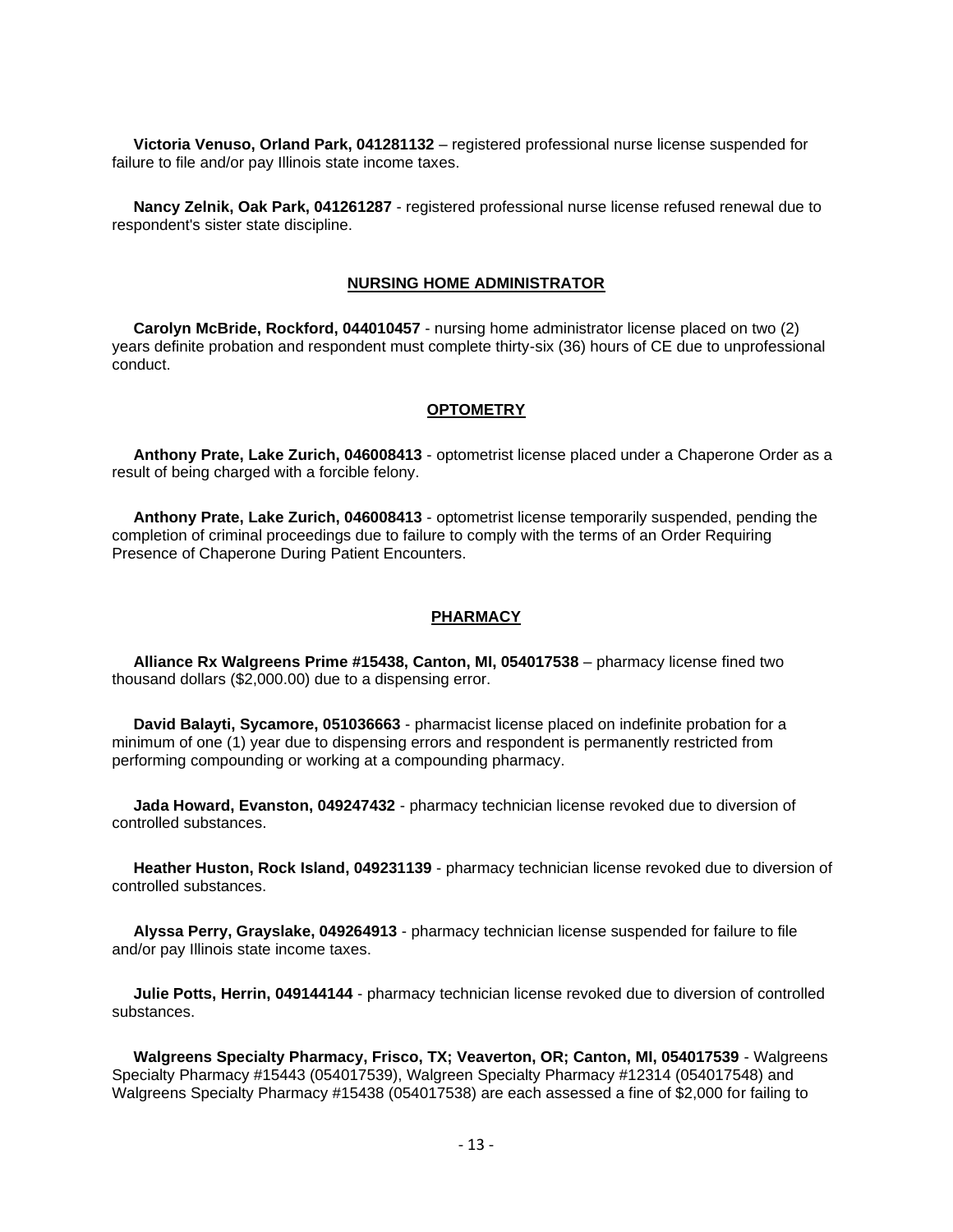disclose prior disciplinary action on applications made to the Department.

#### **PHYSICAL THERAPY**

 **Tele Ekundayo, Merrillville, IN, 070011349** - physical therapy license indefinitely suspended for violation of the Illinois Physical Therapy Practice Act (Act) and the Act's Administrative Rules related to the failure to maintain accurate patient records regarding physical therapy services not rendered to a patient.

#### **PODIATRIC MEDICAL**

 **Matthew Johnson, Arlington Heights, 016004881** - podiatrist license suspended for failure to file and/or pay Illinois state income taxes.

#### **PROFESSIONAL COUNSELOR**

 **Danny Sourbis, Bolingbrook, 180009546** - clinical professional counselor license indefinitely suspended due to unfitness to practice.

#### **PUBLIC ACCOUNTANT**

 **Thomas Bayer, Springfield, 065027814** – licensed certified public accountant license suspended for failure to file and/or pay Illinois state income taxes.

 **David Castillo, Aurora, 065029563** – licensed certified public accountant license suspended for failure to file and/or pay Illinois state income taxes.

#### **RESPIRATORY CARE PRACTITIONER**

 **Marisol Herrera, Chicago, 194009396** - respiratory care practitioner license suspended for failure to file and/or pay Illinois state income taxes.

#### **SHORTHAND REPORTER**

 **Bridget Stone, Elmhurst, 084004782** – shorthand reporter license suspended for failure to file and/or pay Illinois state income taxes.

#### **SOCIAL WORKER**

 **Stephanie James, Waukegan, 149013544** - clinical social worker license suspended for failure to file and/or pay Illinois state income taxes.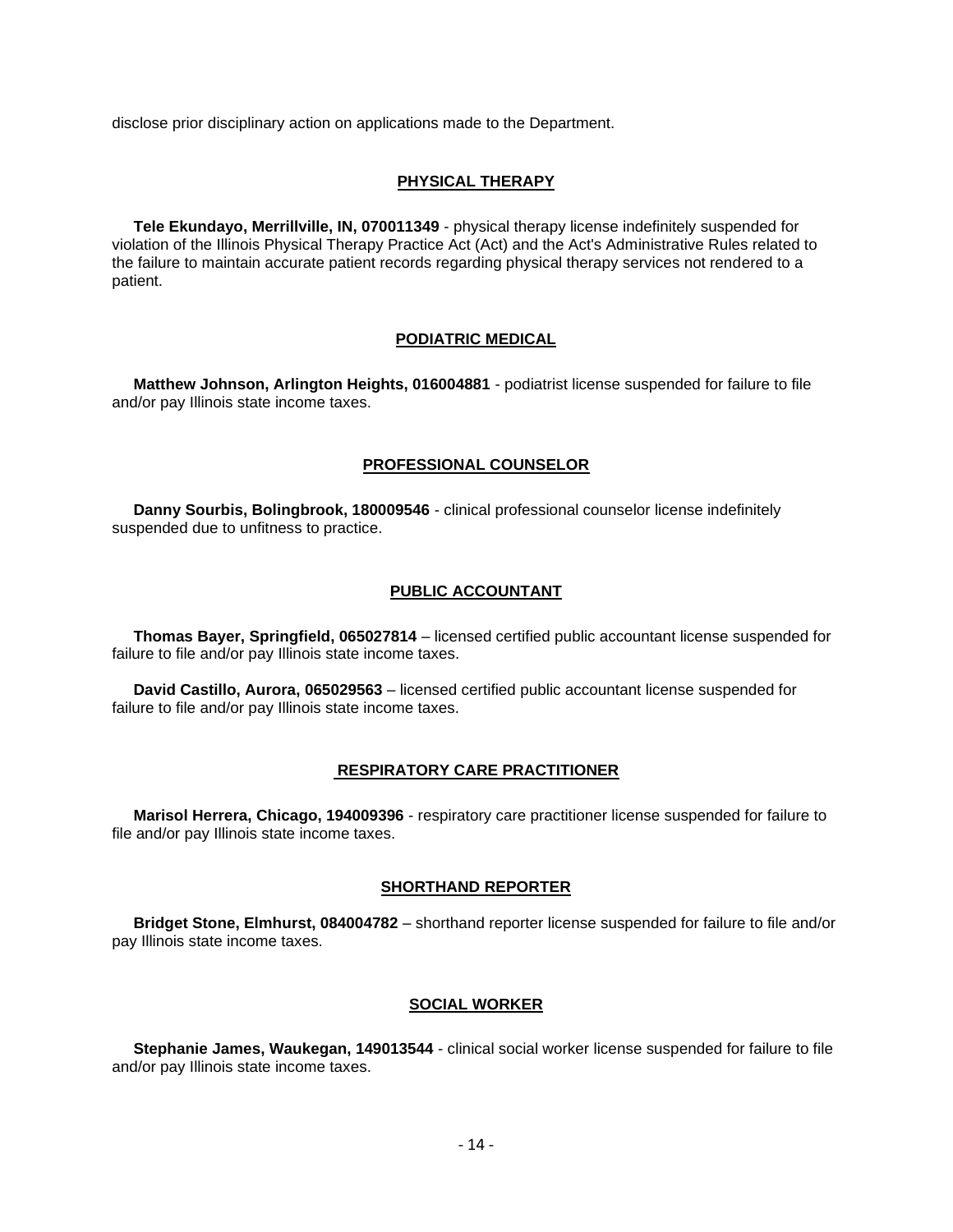**Christy Lenhardt, South Elgin, 149003969** - clinical social worker license permanently revoked due to conviction of sexual misconduct with a person with a disability in violation of 20 ILCS 2105/2015-165.

#### **STATE BOARD OF PROFESSIONAL ENGINEERS**

 **Mohammad Rouf, Glen Carbon, 062034170** – professional engineer license suspended for failure to file and/or pay Illinois state income taxes.

 **Allen Young, Bourbonnais, 062068350** – professional engineer license suspended for failure to file and/or pay Illinois state income taxes.

#### **SURGICAL ASSISTANT AND TECHNOLOGIST**

 **Michael Huley, Portage, IN, 238000300** - registered surgical assistant license suspended for failure to file and/or pay Illinois state income taxes.

#### **VETERINARY**

 **Inderbir Gill, Broadview, 090005333** - veterinary license indefinitely suspended after respondent engaged in unprofessional conduct, malpractice, and failed to maintain patient records.

# **DIVISION OF REAL ESTATE**

#### **UNLICENSED**

**Harriet Day, Belvidere** - ordered to cease and desist the unlicensed practice of real estate.

#### **APPRAISAL**

 **Michael Ryan Crowley Jr, Spring Valley, 553000707** - certified general real estate appraiser license suspended for failure to file and/or pay Illinois state income taxes.

 **Eric Miles, Chicago, 556003634** - certified residential real estate appraiser license suspended for failure to file and/or pay Illinois state income taxes.

 **Nathanial Radwine, Springfield, 556001584** - certified residential real estate appraiser license suspended for discussing value opinions with a mortgage loan originator.

#### **HOME INSPECTOR**

 **Steve Ruelli, Deerfield, 450000276** - home inspector license reprimanded and fined \$1000 for performing a home inspection while his license was in not-renewed status, for omitting his license number and expiration date on a home inspection report, and for practicing under a name that was not registered with the Department.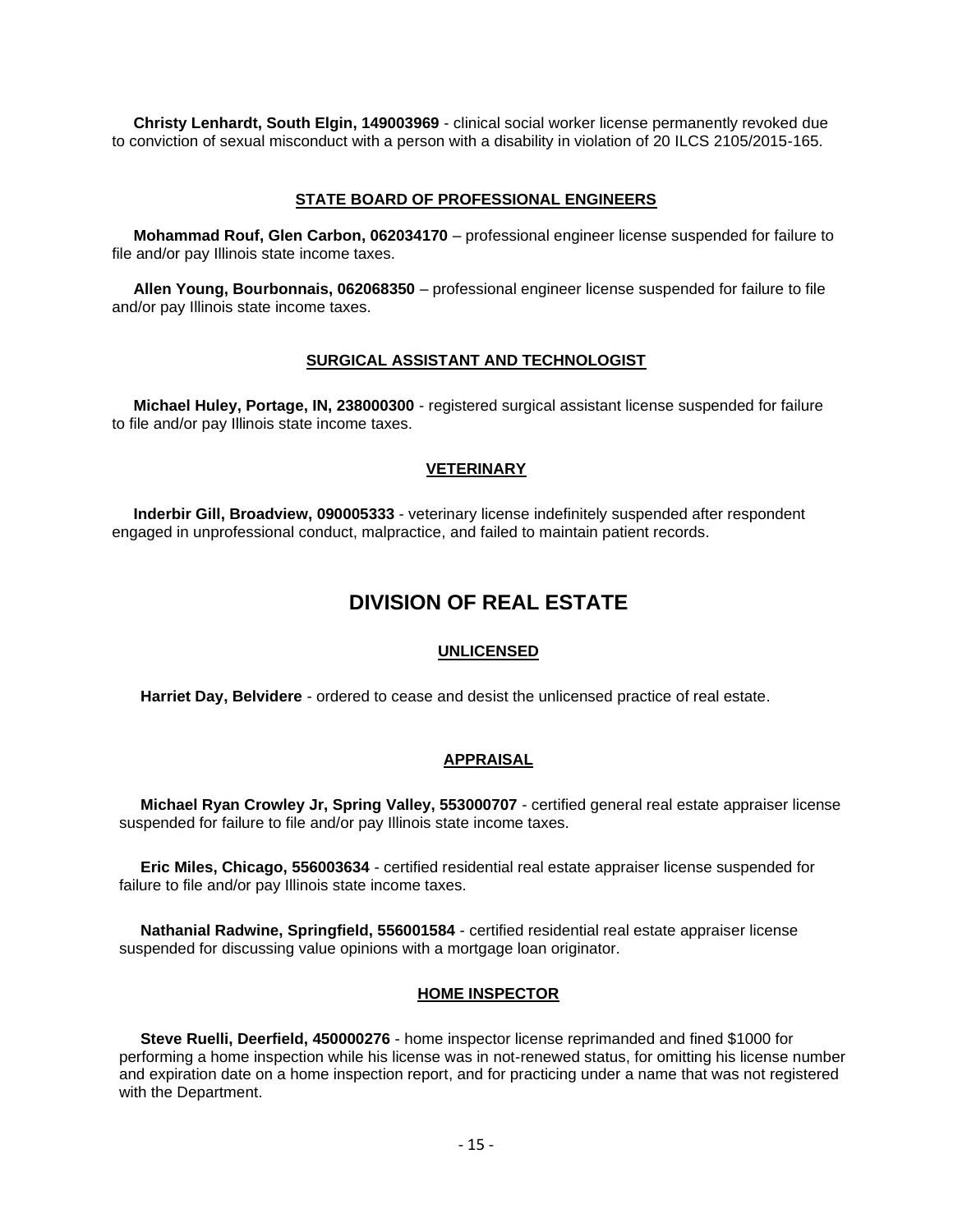**William Spencer, Crystal Lake, 450002760** - home inspector license surrendered for failure to complete continuing education prior to renewing the license and for stating on the renewal application that the continuing education had been completed.

#### **REAL ESTATE**

 **Thomas Ahn, Chicago, 475183272** - real estate broker license suspended for failure to file and/or pay Illinois state income taxes.

 **Erika Anguiano, Chicago, 475171307** - real estate broker license suspended for failure to file and/or pay Illinois state income taxes.

 **Domenico Barbaccia, Schaumburg, 471008195** - real estate managing broker license suspended for failure to file and/or pay Illinois state income taxes.

 **Dorothy Blecharczyk Wade, Chicago, 475150795** - real estate broker license suspended for failure to file and/or pay Illinois state income taxes.

 **Monique Booth, Waukegan, 475182785** - real estate broker license suspended for failure to file and/or pay Illinois state income taxes.

 **Kevin Boyd, Oak Brook Terrace, 475098743** - real estate broker license suspended for failure to file and/or pay Illinois state income taxes.

 **Susan Bro, Wauconda, 475164648** - real estate broker license suspended for violating the terms of a consent order.

 **Jaron Brown, Brookfield, 473017224** - real estate leasing agent license suspended for failure to file and/or pay Illinois state income taxes.

 **Jerry Chaparro, Chicago, 475134500** - real estate broker license suspended for failure to file and/or pay Illinois state income taxes.

 **Frank Chiappetta, Roselle, 471009745** - real estate managing broker license suspended for failure to file and/or pay Illinois state income taxes.

 **Michael Cortez, Chicago, 475143616** - real estate broker license suspended for violating the terms of a consent order.

 **Quantina Cummings, Homewood, 475154720** - real estate broker license suspended for violating the terms of a consent order.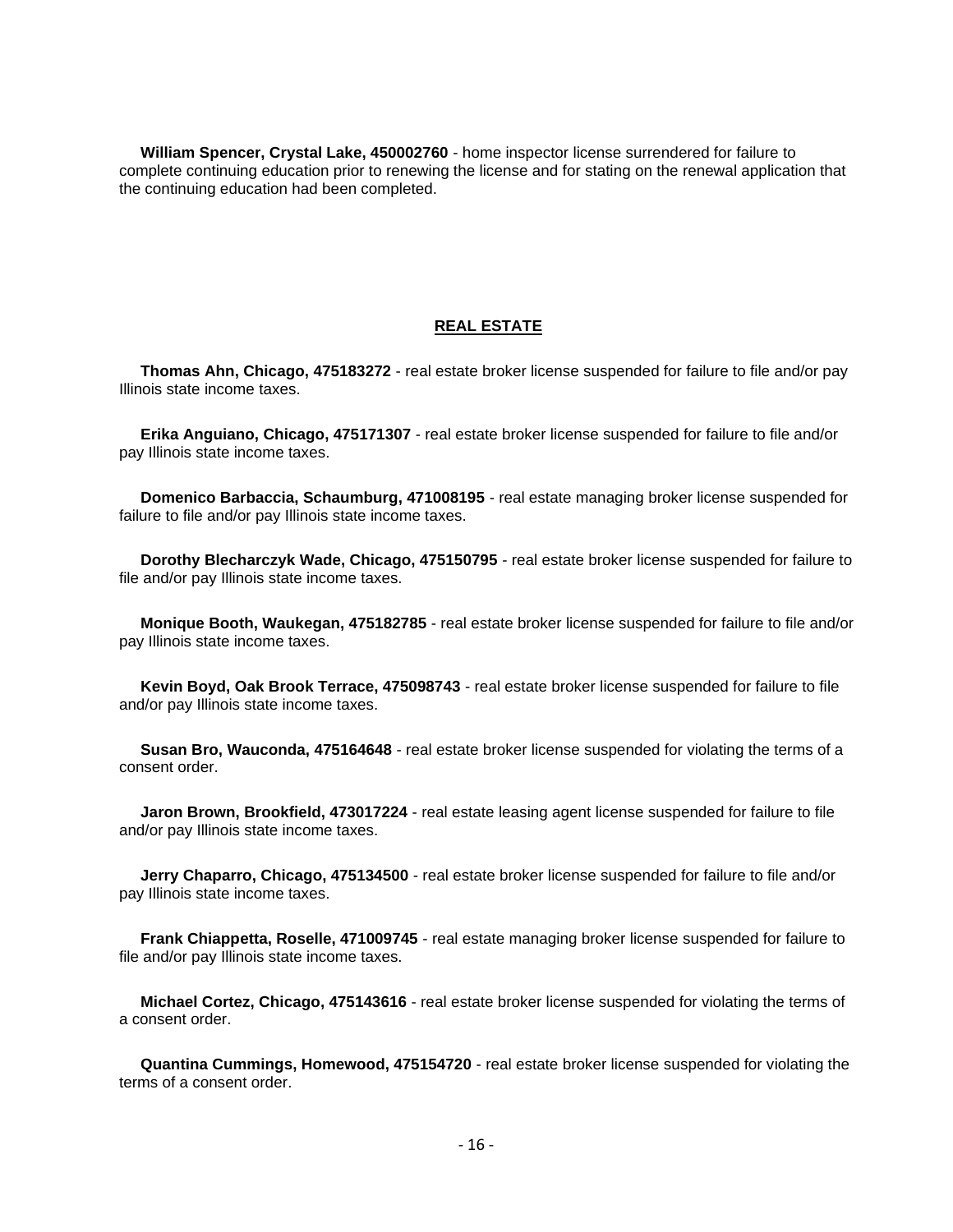**Alejandro Diaz Jr, Chicago, 471019224** - real estate managing broker license suspended for failure to file and/or pay Illinois state income taxes.

 **Gaye Faro-Lutz, Northlake, 475132206** - real estate broker license suspended for failure to file and/or pay Illinois state income taxes.

 **Alejandro Fernandez, Chicago, 475110072** - real estate broker license suspended for violating the terms of a consent order.

 **Elena Gallo, Plainfield, 475142643** - real estate broker license suspended due to her Illinois attorney license suspended.

 **Tonie Harrison, Downers Grove, 475159428** - real estate broker license suspended for failure to file and/or pay Illinois state income taxes.

 **Jessica Healy, Chicago, 475167751** - real estate broker license suspended for violating the terms of a consent order.

 **Christine Hoffman, Arlington Heights, 475174377** - real estate broker license suspended for failure to file and/or pay Illinois state income taxes.

 **Xiao Jiang, San Francisco CA, 475170859** - real estate broker license suspended for failure to file and/or pay Illinois state income taxes.

 **Douglas Johnson, Northbrook, 475131069** - real estate broker license suspended for failure to file and/or pay Illinois state income taxes.

 **Kaiser Diane Johnson, Northbrook, 471012910** - real estate managing broker license suspended for failure to file and/or pay Illinois state income taxes.

 **Gregory Jones, Lake Zurich, 475179748** - real estate broker license suspended for failure to file and/or pay Illinois state income taxes.

 **Danielle Kubby, Chicago, 475166036** - real estate broker license suspended for violating the terms of a consent order.

 **Dwayne Lawrence, Chicago, 471010139** - real estate managing broker license suspended for failure to file and/or pay Illinois state income taxes.

 **Genevieve Lenon, Chicago, 475143585** - real estate broker license suspended for failure to file and/or pay Illinois state income taxes.

 **Kevin Mathews, Chicago, 475165540** - real estate broker license suspended for violating the terms of a consent order.

**Margaret McDonald, Chicago, 475181807** - real estate broker license suspended for violating the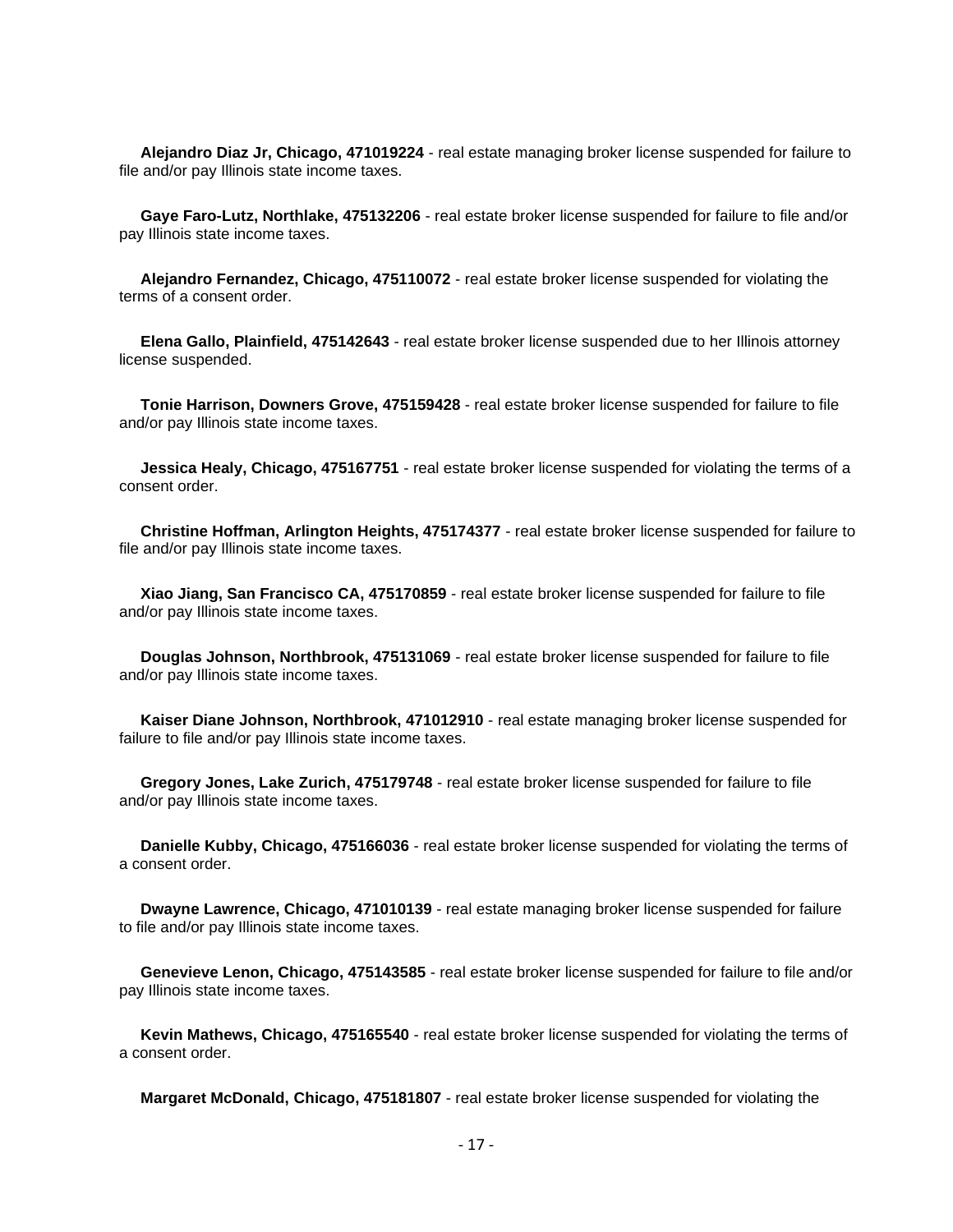terms of a consent order.

 **Andrea McElroy, Matteson, 475185575** - real estate broker license suspended for failure to file and/or pay Illinois state income taxes.

 **Cathy McFarland-Barbaccia, Schaumburg, 475135944** - real estate broker license suspended for failure to file and/or pay Illinois state income taxes.

 **Carlos Mendoza, Berwyn, 475152754** - real estate broker license suspended for failure to file and/or pay Illinois state income taxes.

 **Michael Milstead, Chicago, 475141833** - real estate broker license suspended for failure to file and/or pay Illinois state income taxes.

 **Randall Moffett, Plainfield, 475157720** - real estate broker license suspended for failure to file and/or pay Illinois state income taxes.

 **Mirna Morris, Plainfield, 475158743** - real estate broker license suspended for failure to file and/or pay Illinois state income taxes.

 **Zachary Morris, Plainfield, 475164437** - real estate broker license suspended for failure to file and/or pay Illinois state income taxes.

 **Alex Muhammad, Dolton, 471019979** - real estate managing broker license suspended for failure to file and/or pay Illinois state income taxes.

 **Chukwudifu Okwuje, Chicago, 475151949** - real estate broker license suspended for failure to file and/or pay Illinois state income taxes.

 **Raymond Pryor III, Chicago, 475147949** - real estate broker license suspended for violating the terms of a consent order.

 **Jee Ramangkoun, Elgin, 475149715** - real estate broker license suspended for failure to file and/or pay Illinois state income taxes.

 **Scott Rogers, Chicago, 471008193** - real estate managing broker license suspended for failure to file and/or pay Illinois state income taxes.

 **Michel Rosenthal, Chicago, 475160137** - real estate broker license suspended for violating the terms of a consent order.

 **Omar Saleh, Morton Grove, 475152189** - real estate broker license suspended for failure to file and/or pay Illinois state income taxes.

 **Lisa Sexton, Hinsdale, 475150292** - real estate broker license suspended for failure to file and/or pay Illinois state income taxes.